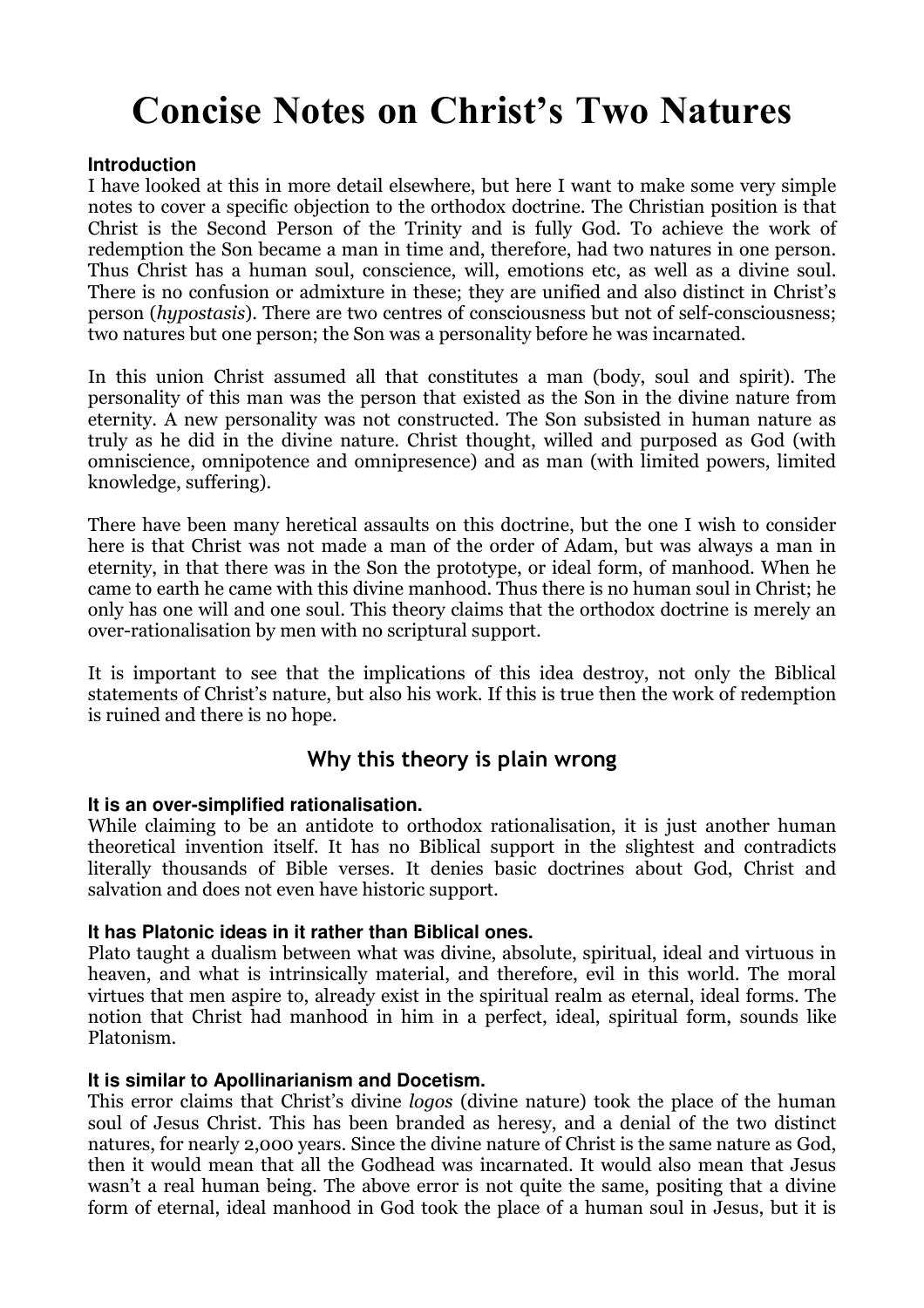very similar. There are also traces of Docetism, i.e. that Jesus Christ was not a real man but only the appearance of one; in reality he was a spirit looking like a man. These are very serious errors.

## **It denies the Biblical revelation of Christ.**

## Christ is God

Thus Christ is the Logos, the Second Person in the Trinity. As God he is self-existent, perfect, infinite and can have nothing in him that is created. It is impossible for the Son to have any concept of manhood in his divine being. If Christ is to redeem men then his manhood must be creaturely (created). If Christ had this material nature, even in an ideal, perfect form in eternity, it would destroy Christ's divinity. Also, manhood is temporal. Any existence of something temporal in the infinite being of Christ (and thus of God) would destroy his divinity.

#### Christ is man

Jesus was incarnated as a man in the line of Adam, an ordinary human being in his human nature. In order to redeem men Christ had to become man. If Christ was not an Adamic man but some pre-existent, ideal form of man in eternity, then he could not redeem men.

The essential nature of man is flesh, corporeal existence. Man did not exist until God created him by breathing the breath of lives into dust. Any ideal, divine, eternal form of manhood would be spiritual and not material – thus they would be two opposing species and not the same nature.

> There is one kind of flesh of men, another flesh of animals, another of fish, and another of birds. There are also celestial bodies and terrestrial bodies; but the glory of the celestial is one, and the glory of the terrestrial is another. ... There is a natural body, and there is a spiritual body. And so it is written, 'The first man Adam became a living being.' The last Adam *became* a life-giving spirit. However, the spiritual is not first, but the natural, and afterward the spiritual. The first man was of the earth, *made* of dust; the second Man *is* the Lord from heaven. 1 Cor 15:39-47

The Son, a spiritual being in heaven, became an Adamic man in time in order to redeem men. He was no different to ordinary human beings, with the exception of sin. If he had been different, then he could not be a substitute.

### Christ is the Seed of Abraham

Paul argues convincingly that the divine promise to Abraham concerned Christ (see Gal 3). The one who would bring about the covenant blessing to all nations was a descendent of Abraham. This means that Christ had not only to be a human being like Adam, but a specific man from a certain tribe. Prophecies narrow down that lineage – he was a son of Judah and a son of David as well as being a Jew. If Christ was merely some ideal form of manhood in eternity, then he could not fulfil these necessary promises to save his people.

#### Christ is the Messiah

The prophetic scriptures give a progressive understanding about the prophet foretold by Moses, the saviour promised to Adam and Eve and the sovereign Lord and heir promised to David. All these scriptures are based upon the Messiah being a normal man, derived from Adam, but who is joined to God.

Perhaps Isaiah's el Gibbowr ('mighty God', Isa 9:6) sums it up best: 'For unto us a Child is born, Unto us a Son is given; and the government will be upon His shoulder. And His name will be called Wonderful, Counsellor, Mighty God, Everlasting Father, Prince of Peace'. Here the eternal Son is promised to be the Messiah. Jews understood it thus and so do Christians. That the Son is God is clear, he is called 'el the shortened form of God's name. What is interesting is the additional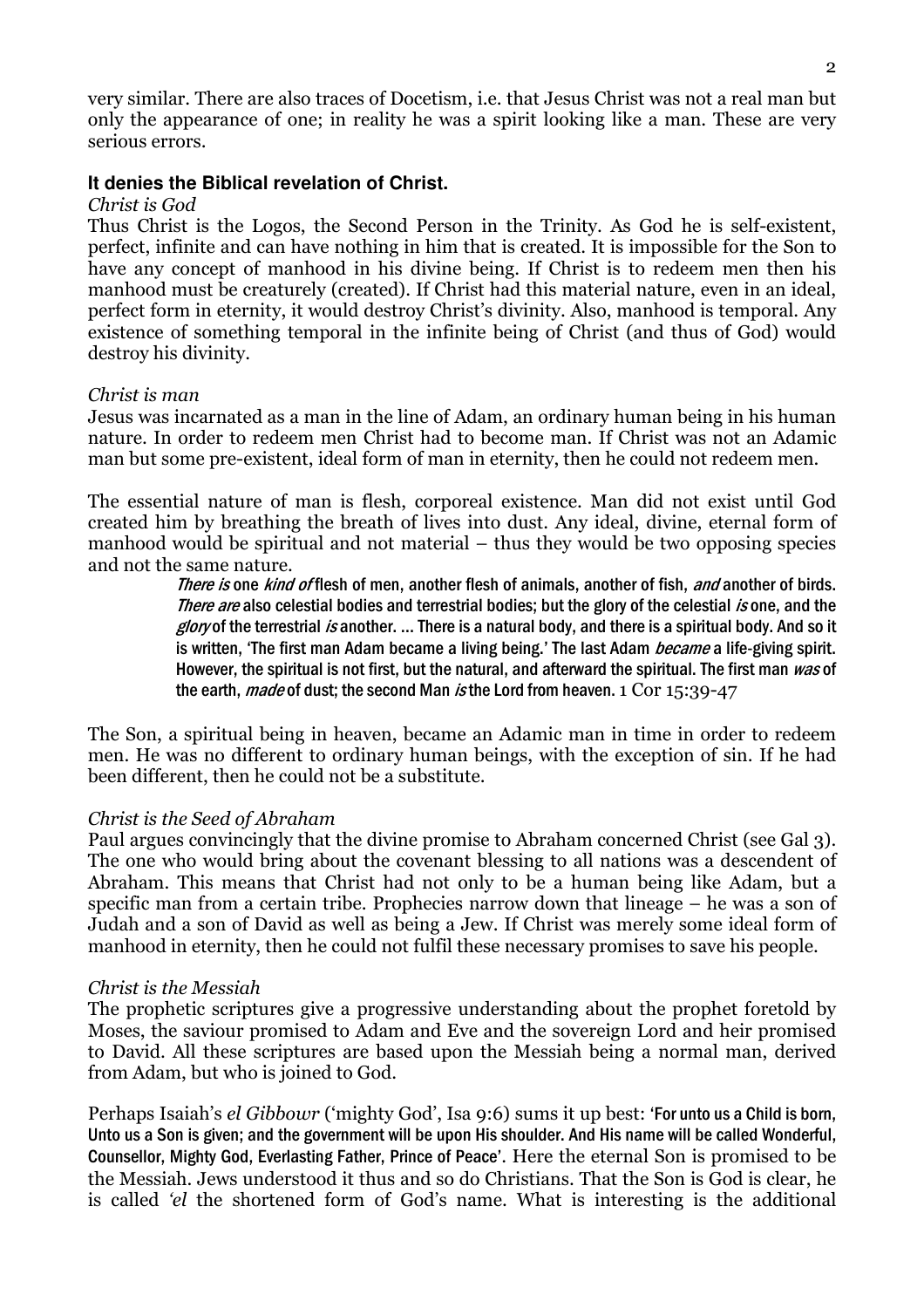adjective 'mighty'. This really isn't necessary as 'el carries that sense anyway. What is really significant is that the word 'gibbowr' carries the real sense of being a man.

If Jesus was not a normal man but an expression of some unmentioned, absolute, ideal, eternal form of man, then he could not fulfil these promises.

## Christ had a human will

Note, in John's Gospel in particular, that Jesus submitted himself to God's will – he only said what the Father said and did what the Father did. In his divine nature, Jesus was equally God with the Father so this submission to the divine will was his human will. This alone is proof that Christ had two wills, two natures.

## **It denies the basis of the atonement.**

## The Saviour had to be divine and human

The only way that men can be saved is for a saviour to redeem them from their sin and facilitate reconciliation with an offended, holy God. Christ does this by becoming an ordinary human being and taking on that sin in the place of men (penal substitution). If Christ was just a man then, even if he was righteous, he could only die for himself. To save all the elect, the Saviour had to also be divine with the value of an infinite life. Christ's personal life, being divine, is infinite with infinite value. Thus when he died in his human nature, it was more than equal to the value of all the elect.

Thus the redeemer had to be fully God and fully man. If he was not an ordinary man (but a theoretical ideal, absolute form) then he could not die for ordinary men.

# Christ had to die in all the nature of man

Christ did not just die in the physical flesh; man's sins occupy more than his body. As well as bodily sins, there are mental, wilful and emotional sins. All the compartments of man's soul had to be atoned for (chiefly intellect, emotions and volition). This meant that on the cross Christ died for sin in his body, his human mind, his human emotions and his human will. All that was stained by sin in man's nature was atoned for at the cross; Christ took man's sin into his human soul and suffered for it.

Now, if Christ did not have two souls the repercussions are disastrous:

- If Christ had no real human soul then he could not have died for all man's sin, but only his bodily sins.
- If Christ died in his divine soul for man's inner sins then:
	- a) He could not have been God since God is eternal and self-existent, he cannot die.
	- b) If Christ did die in his divine soul then he took sin into God's essential being, thus destroying God's holiness and thus God himself. God cannot sin (impeccability)
	- c) God cannot suffer (impassibility). If Jesus did not suffer in his human soul but in his divine soul then God suffered. Again, God's perfection would be destroyed.

# **It denies scriptural definitions of God**

# God is spirit

## God is Spirit. Jn 4:24

If God is spirit, then there can be nothing of man in his eternal being. In eternity past all the persons of the Trinity are spirit; there is no archetypal man present in the Second Person. The basis of man's nature is material, temporal and derived; none of these things are possible in God's essential being.

God is immutable For I *am* the LORD, I do not change. Mal 3:6